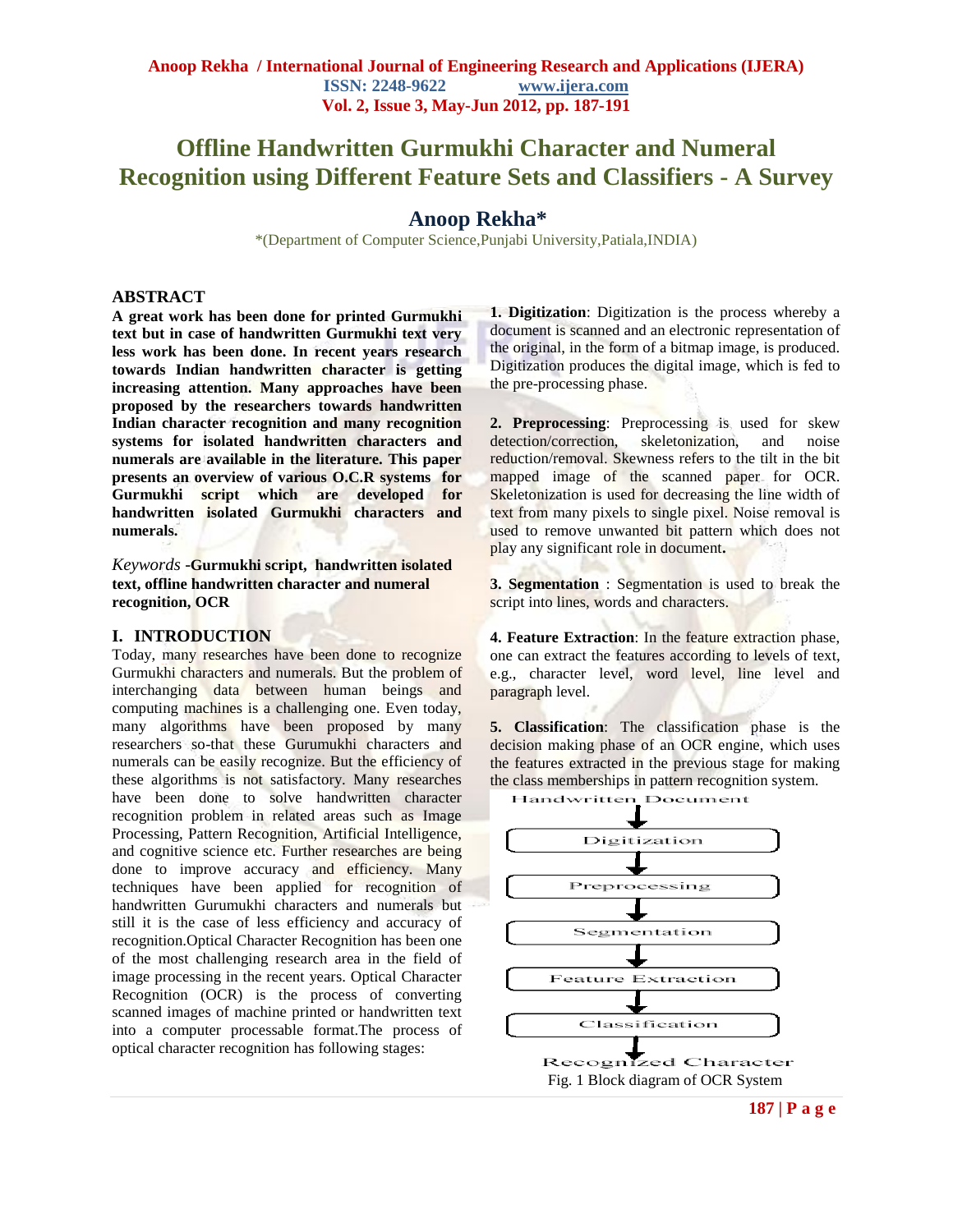# **1.1 Introduction to Gurmukhi Script**

Gurmukhi Script is used primarily for Punjabi language, which is the world's  $14<sup>th</sup>$  most widely spoken language.

Following are the properties of Gurmukhi Script are:

- i. Writing style is from left to right.
- ii. No concept of upper and lower case characters.
- iii. Gurmukhi script is cursive.







# **1.2 Challenges of Handwritten Gurmukhi Script Recognition**

Gurmukhi Script has following challenges[2]:

- i. Variability of writing style , both between different writers and between separate examples from the same writer overtime.
- ii. Similarity of some characters.
- iii. Low quality of text images
- iv. Unavoidable presence of background noise and various kinds of distortions .

## **II. FEATURE EXTRACTION METHODS**

Feature extraction method analyzes a handwritten character image and selects a set of features that can be used for uniquely classifying the character.

## **2.1 Diagonal Feature Extraction:**

Diagonal features are very important features in order to achieve higher recognition accuracy and reducing misclassification. These features are extracted from the pixels of each zone by moving along its diagonals.[8]





Transition feature extraction method was based on calculation and location of transition features from background to foreground pixels in the vertical and horizontal directions. To calculate transition information, image is scanned from left to right and top to bottom.[8].

# **2.3 Intersection and Open End Points Feature Extraction:**

An intersection point is the pixel that has more than one pixel in its neighborhood and an open end point is the pixel that has only one pixel in its neighborhood.[6]



Fig. 3 Intersection and Open End points Feature **Extraction** 

# **2.4 Zoning Density Features:**

In zoning, the character image is divided into  $N \times M$ zones. From each zone features are extracted to form the feature vector. The goal of zoning is to obtain the local characteristics instead of global characteristics. By dividing the number of foreground pixels in each zone by total number of pixels in each zone , we obtained the density of each zone.[1]

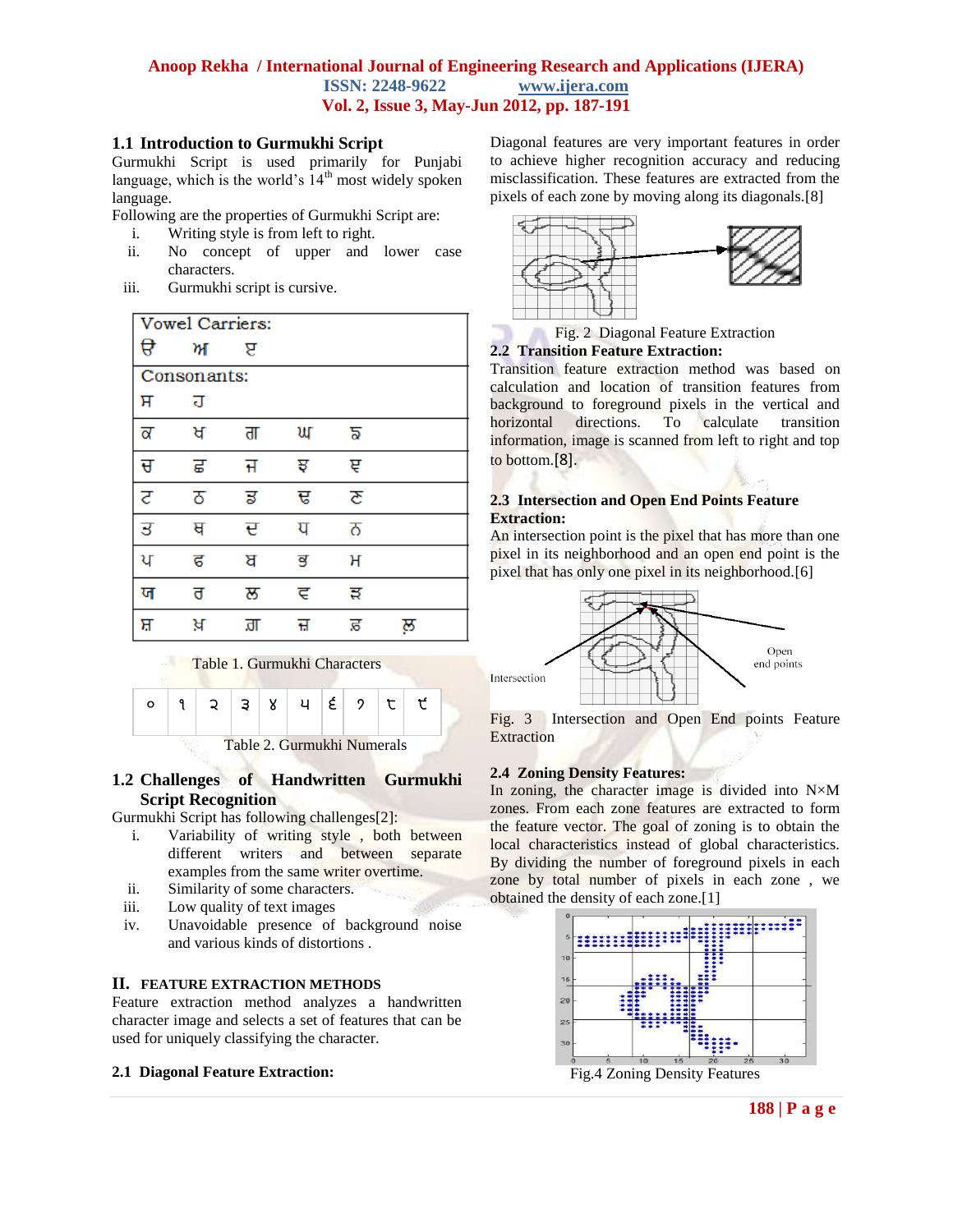## **2.5 Projection Histogram Features:**

Projection histograms count the number of pixels in specified direction. There are three types of projection histograms i.e. horizontal , vertical , left diagonal and right diagonal.[1][7]

## **2.6 Distance Profile Features:**

Profile counts the number of pixels (distance) from bounding box of character image to outer edge of character. In this approach, profiles of four sides left, right, top and bottom were used[1][7].

## **2.7 Background Directional Distribution (BDD) Features:**

To calculate directional distribution values of background pixels for each foreground pixel, we have used the masks for each direction shown in figure . The pixel at centre 'X' is foreground pixel under consideration to calculate directional distribution values of background. The weight for each direction is computed by using specific mask in particular direction depicting cumulative fractions of background pixels in particular direction[1][7].



(b) Masks used to compute different directional distributions

| d4 | d3 | d2   |  |
|----|----|------|--|
| d5 |    | $d1$ |  |
| d6 | d7 | d8   |  |
|    |    |      |  |

(c) An example of 3\*3 sample

Fig. 5 Computation of Background Directional Features

## **2.8 Combination of various features:**

Each feature is used to form a feature vector hence if we use a combination of features then it will help us to derive the feature vectors with more elements which are helpful to increase the efficiency of recognition.

# **III. CLASSIFICATION METHODS**

Classification method uses features extracted in the feature extraction stage to identify the unknown character.

# **3.1 K-Nearest Neighbour (KNN):**

The k-nearest neighbor (k-nn) approach attempts to compute a classification function by examining the labeled training points as nodes or anchor points in the n-dimensional space,where n is feature size. We calculate the Euclidean distance between the test point and all the reference points in order to find K nearest neighbors, and then rank the obtained distances in ascending order and take the reference points corresponding to the k smallest Euclidean distances. A test sample is then attributed the same class label as the label of the majority of its K nearest (reference) neighbors. Euclidean distance is the straight line distance between two points in n-dimensional space[1][2][8].

## **3.2 Support Vector Machine (SVM):**

The Support Vector Machine (SVM) is learning machine with very good generalization ability, which has been applied widely in pattern recognition, regression estimation, isolated handwritten character recognition, object recognition speaker identification, face detection in images and text categorization. SVM implements the Structural Risk Minimization Principal which seeks to minimize an upper bound of the generalization error.[] The standard SVM classifier takes the set of input data and predicts to classify them in one of the only two distinct classes. SVM classifier is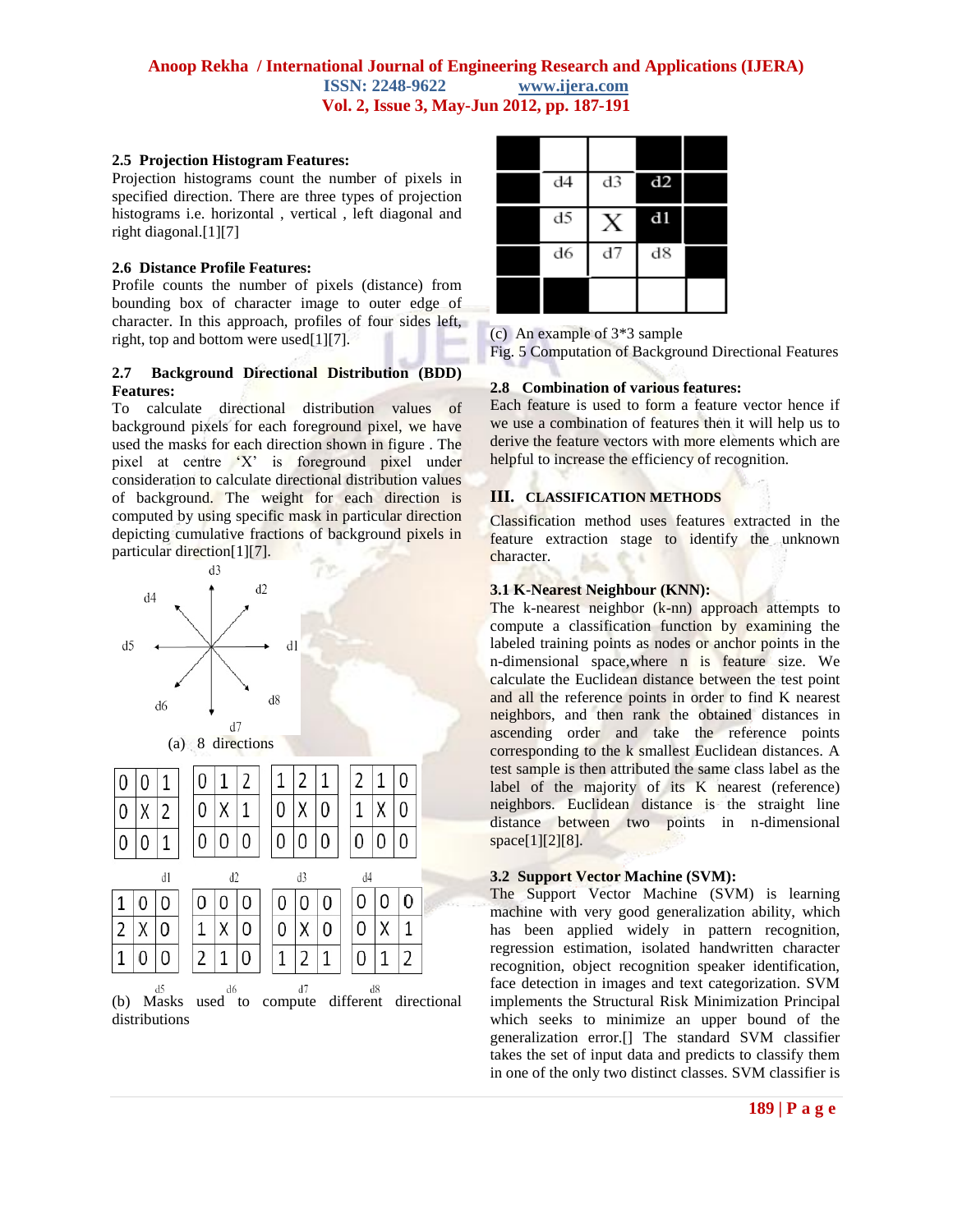trained by a given set of training data and a model is prepared to classify test data based upon this model. For multiclass classification problem, we decompose

multiclass problem into multiple binary class problems, and we design suitable combined multiple binary SVM classifiers. Different types of kernel functions of SVM: Linear kernel, Polynomial kernel, Gaussian Radial Basis Function (RBF) kernel and Sigmoid kernel[1][2][6].

## **3.3 Probabilistic Neural Network (PNN):**

PNN is a multilayered feed-forward neural network classifier in which known probability density function (pdf) of the population is used to classify unknown patterns. PNN is closely related to Parzen window pdf estimator[1]. If the probability density function (pdf) of each of the populations is known, then an unknown, X, belongs to class "i" if:

 $f_i(X) > f_i(X)$ , all  $j \neq i$ , fk is the pdf for class k.

## **3.4 Artificial Neural Network:**

An Artificial Neural Network (ANN) is an informationprocessing paradigm that is inspired by the way biological nervous systems, such as the brain, process information. The key element of this paradigm is the novel structure of the information processing system. It is composed of a large number of highly interconnected processing elements (neurons) working in unison to solve specific problems. ANNs, like people, learn by example.[10] An ANN is configured for a specific application, such as pattern recognition or data classification through a learning process.

#### **3.5 Neocognitron Neural Network:**

The Neocognitron is a hierarchical multilayered neural network. Researchers found two types of cells in visual primary cortex called *simple cell* and *complex cell*, and also proposed a cascading model of these two types of cells. The local features are extracted by S-cells, and deformation of these features, such as local shifts, are tolerated by C-cells. Local features in the input are integrated gradually and classifying in the higher layers. The first version of the neocognitron was based on the learning without a teacher. This version is often called self-organized neocognitron. The main advantage of neocognitron is its ability to recognize correctly not only learned patterns but also patterns which are produced from them by using of partial shift, rotation or another type of distortion. The system is a neocognitron which recognizes handwritten characters of Gurumukhi script<sup>[5]</sup>.

## **IV. COMPARISON OF RESULTS**

Many researchers have proposed various techniques for offline handwritten Gurmukhi character The results are given below:

| S.No             | Feature          | $\overline{\text{Classifier}}$ | Recognitio |
|------------------|------------------|--------------------------------|------------|
|                  | Extraction       |                                | n          |
|                  |                  |                                | Accuracy   |
| 1.               | Zoning           | <b>KNN</b>                     | 72.54%     |
| $\overline{2}$ . | Zoning           | SVM(Poly.Kerne                 | 73.02%     |
|                  |                  | 1)                             |            |
| 3.               | Structural       | <b>Neural Network</b>          | 83.32%     |
|                  | Features         |                                |            |
| $\overline{4}$ . | Transition       | <b>KNN</b>                     | 86.57%     |
|                  | Features         |                                |            |
| 5.               | Diagonal         | <b>SVM</b> (Linear             | 90.29%     |
|                  | Features         | Kernel)                        |            |
| 6.               | Profiles.        | Neocognitron                   | 92.78%     |
|                  | width,           | <b>Neural Network</b>          |            |
|                  | height,          |                                |            |
|                  | aspect ratio,    |                                |            |
|                  | neocognitro      |                                |            |
|                  | n                |                                |            |
| 7.               | Diagonal         | <b>KNN</b>                     | 94.12%     |
|                  | <b>Features</b>  |                                |            |
| 8.               | Intersection     | SVM(Poly.Kerne                 | 94.29%     |
|                  | and Open         | 1)                             |            |
|                  | <b>End Point</b> |                                |            |
|                  | Features         |                                |            |
| 9.               | Diagonal         | SVM(Poly.Kerne                 | 94.29%     |
|                  | and              | $\mathbf{I}$                   |            |
|                  | Intersection     |                                |            |
|                  | and Open         |                                |            |
|                  | <b>End Point</b> |                                |            |
|                  | <b>Features</b>  |                                |            |
| 10.              | Zoning and       | <b>SVM(RBF</b>                 | 95.04%     |
|                  | <b>BDD</b>       | Kernel)                        |            |
|                  | <b>Features</b>  |                                |            |

Table 3 Results of Gurmukhi character recognition

Many researchers have proposed various techniques for offline handwritten Gurmukhi numerals. The results are given below:

| Feature             | Classifier     | Recognition |
|---------------------|----------------|-------------|
| Extraction          |                | Accuracy    |
| Distance            | <b>SVM(RBF</b> | 98%         |
| Profiles            | Kernel)        |             |
| Zoning and          | SVM(RBF        | 99.13%      |
| <b>BDD</b> Features | Kernel)        |             |
| Projection          | SVM(RBF        | 99.2%       |
| Histograms          | Kernel)        |             |
|                     |                |             |

Table 4 Results of Gurmukhi numeral recognition